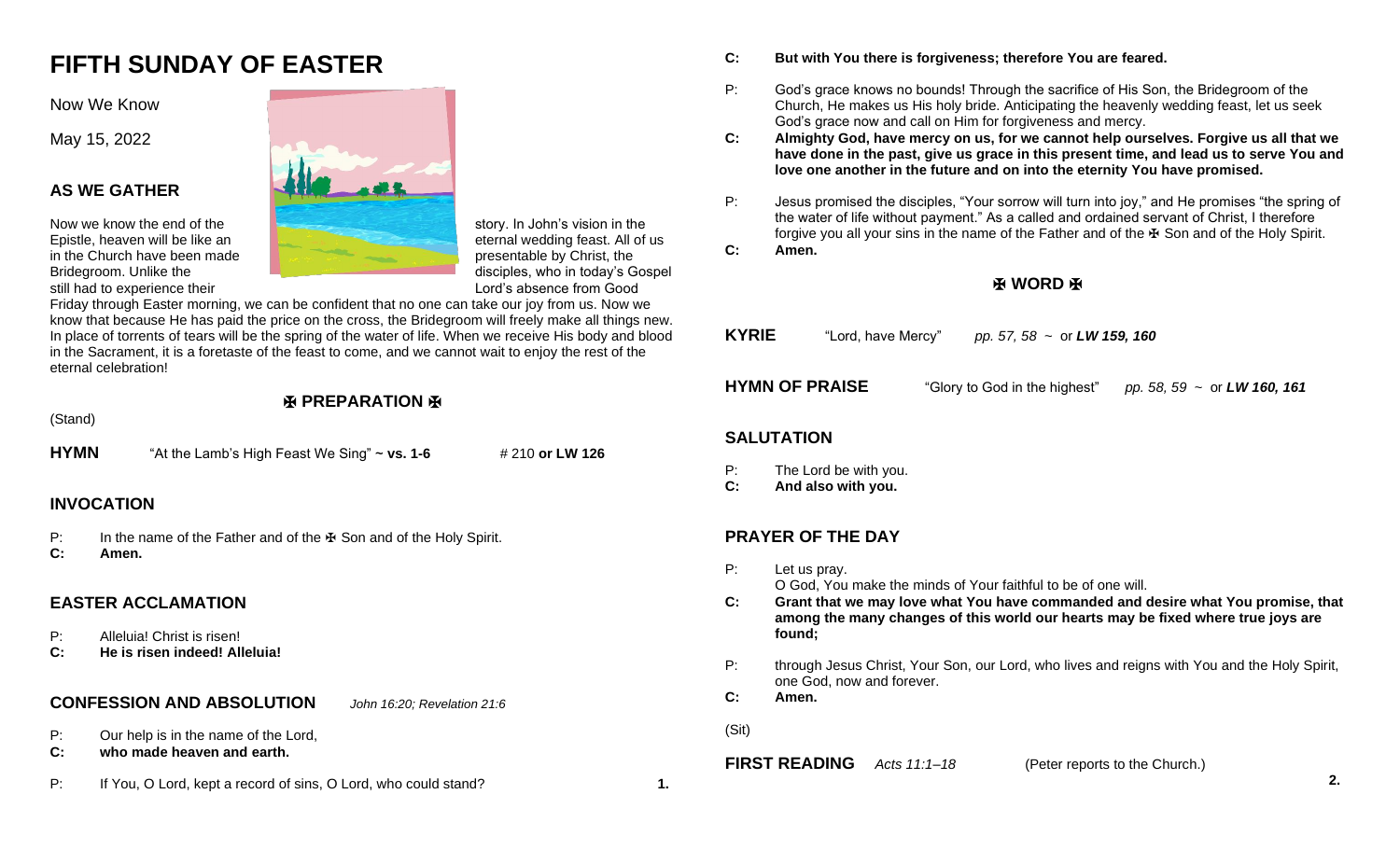| L:<br>This is the Word of the Lord.<br>C:<br>Thanks be to God.                                                                                                                                                     |                                                                                                                |    | And in one Lord Jesus Christ,<br>the only-begotten Son of God,<br>begotten of His Father before all worlds,<br>God of God, Light of Light,                                                                                                                                                                                                |  |  |
|--------------------------------------------------------------------------------------------------------------------------------------------------------------------------------------------------------------------|----------------------------------------------------------------------------------------------------------------|----|-------------------------------------------------------------------------------------------------------------------------------------------------------------------------------------------------------------------------------------------------------------------------------------------------------------------------------------------|--|--|
| <b>GRADUAL</b>                                                                                                                                                                                                     | adapt. from Matthew 28:7; Hebrews 2:7; Psalm 8:6                                                               |    | very God of very God,<br>begotten, not made,                                                                                                                                                                                                                                                                                              |  |  |
| P:<br>Christ has risen from the dead.<br>C:<br>God the Father has crowned Him with glory and honor,<br>P:<br>He has given Him dominion over the works of His hands;<br>C:<br>He has put all things under His feet. |                                                                                                                |    | being of one substance with the Father,<br>by whom all things were made;<br>who for us men and for our salvation came down from heaven<br>and was incarnate by the Holy Spirit of the virgin Mary<br>and was made man;                                                                                                                    |  |  |
| <b>EPISTLE</b><br>L:<br>C:                                                                                                                                                                                         | Revelation 21:1-7<br>(The new Heaven and the new Earth,)<br>This is the Word of the Lord.<br>Thanks be to God. |    | and was crucified also for us under Pontius Pilate.<br>He suffered and was buried.<br>And the third day He rose again according to the Scriptures<br>and ascended into heaven<br>and sits at the right hand of the Father.<br>And He will come again with glory to judge both the living and the dead,<br>whose kingdom will have no end. |  |  |
| (Stand)<br><b>HOLY GOSPEL</b><br>John 16:12-22<br>(The disciples' sorrow will turn to joy.)<br>P:<br>The Holy Gospel according to St. John, the sixteenth chapter.                                                 |                                                                                                                |    | And I believe in the Holy Spirit,<br>the Lord and giver of life,<br>who proceeds from the Father and the Son,<br>who with the Father and the Son together is worshiped and glorified,<br>who spoke by the prophets.                                                                                                                       |  |  |
| C:<br>Glory to You, O Lord.<br>(The Gospel is read.)<br>P:<br>This is the Gospel of the Lord.<br>C:<br>Praise to You, O Christ.                                                                                    |                                                                                                                |    | And I believe in one holy Christian and apostolic Church,<br>I acknowledge one Baptism for the remission of sins,<br>and I look for the resurrection of the dead<br>and the life $\mathbb F$ of the world to come. Amen.                                                                                                                  |  |  |
| (Sit)<br><b>SERMON</b>                                                                                                                                                                                             |                                                                                                                |    | (Sit)<br><b>OFFERING</b>                                                                                                                                                                                                                                                                                                                  |  |  |
|                                                                                                                                                                                                                    | <b>HYMN OF THE DAY</b><br>#331 or LW 307<br>"Jerusalem, My Happy Home"                                         |    | (Stand)<br><b>OFFERTORY</b><br>"We Give Thee but Thine Own" $\sim$ stanzas 1 & 2<br>#410 or LW 405                                                                                                                                                                                                                                        |  |  |
| (Stand)                                                                                                                                                                                                            |                                                                                                                |    | 1 We give thee but thine own, Whate'er the gift may be,<br>All that we have is thine alone, A trust, O Lord, from thee.                                                                                                                                                                                                                   |  |  |
| <b>CREED</b><br>C:                                                                                                                                                                                                 | Nicene Creed<br>I believe in one God,<br>the Father Almighty,                                                  |    | 2 May we thy bounties thus As stewards true receive,<br>And gladly, as thou blessest us, To thee our firstfruits give.                                                                                                                                                                                                                    |  |  |
|                                                                                                                                                                                                                    | maker of heaven and earth<br>and of all things visible and invisible.                                          | 3. | <b>PRAYER OF THE CHURCH</b><br>John 16:20; Acts 11:9, 17; Revelation 21:5<br>4.                                                                                                                                                                                                                                                           |  |  |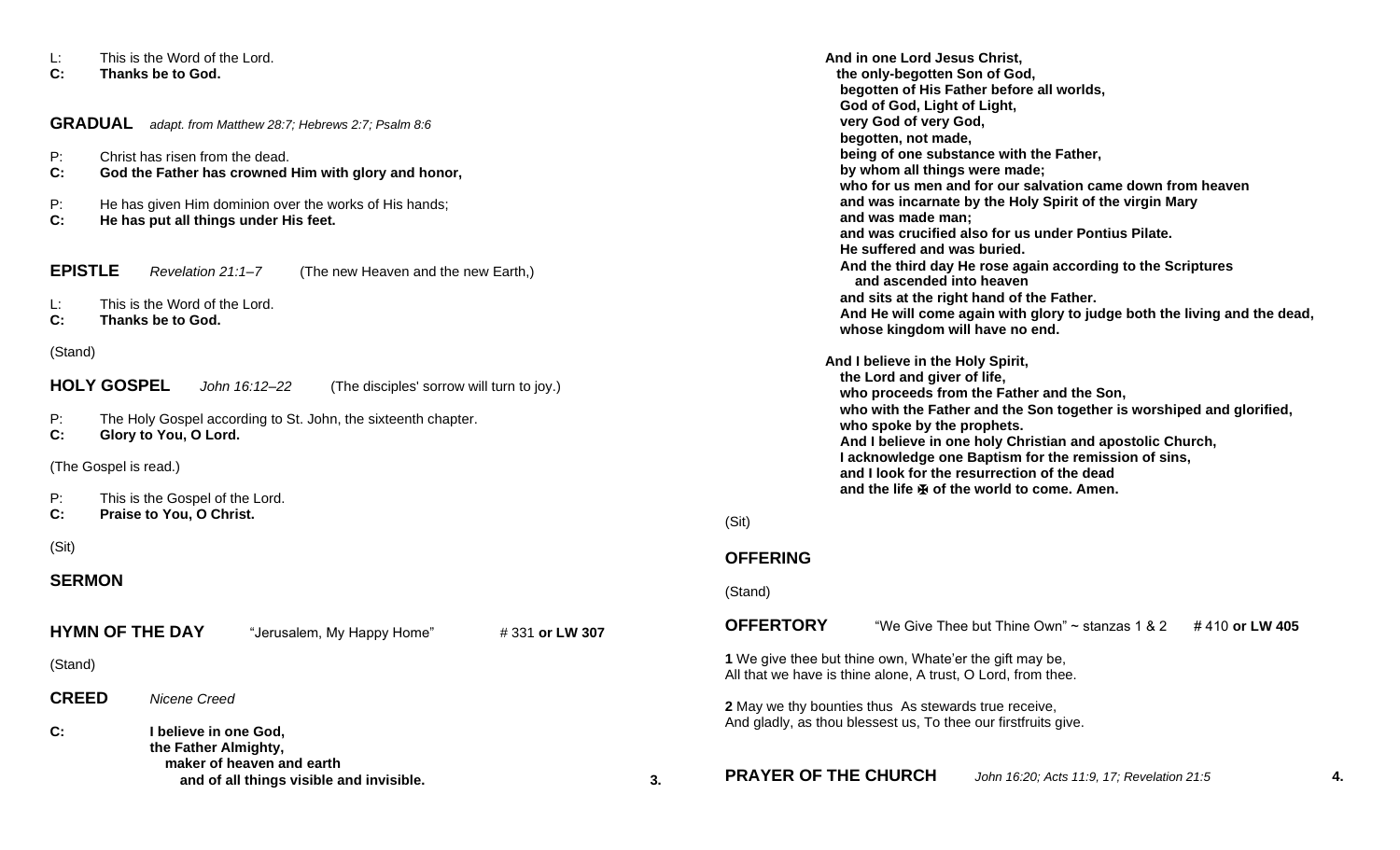P: Let us pray to God on behalf of the Church and all people in their various needs.

You told Peter, "What God has made clean, do not call common." Remember those people

on

the margins of society, O Lord; provide caring people and institutions, open doors of opportunity, and free them from the results of their past poor decisions. Bridegroom of the Church, in Your mercy,

## **C: hear our prayer.**

- P: Peter and the others recognized that they could not "stand in God's way." Guide the Church's clergy and lay leaders here and around the world to seek Your will, Lord Jesus, working together creatively to find new ways to spread the Gospel in accord with Your will. Bridegroom of the Church, in Your mercy,
- **C: hear our prayer.**
- P: Holy Lord, in John's vision You proclaimed, "Behold, I am making all things new." Graciously work through the talents and knowledge of meteorologists, naturalists, engineers, and visionaries as they seek to find ways to renew the health of this planet. Grant that seedtime and harvest, sun and rain produce bountiful harvests that we all rejoice in Your many blessings. Bridegroom of the Church, in Your mercy,
- **C: hear our prayer.**
- P: Lord over all, as You foretold, often we "will weep and lament, but the world will rejoice," so we see injustice, oppression, constant warfare, and unrest in many nations. Raise up wise leaders intent on serving their citizens, police and first responders focused on maintaining the peace, and armed forces determined to reestablish calm. Bridegroom of the Church, in Your mercy,
- **C: hear our prayer.**
- P: Gracious Savior, by the faith given us by the Holy Spirit, we look forward to the wedding feast of the Lamb, who will end mourning, crying, and pain. Before we enter that time of rejoicing, we bring the petitions of people near and dear to us as they call out in sorrow, through tears and enduring pain. As fits Your gracious plans, give them peace, joy, and relief. Bridegroom of the Church, in Your mercy.
- **C: hear our prayer.**
- P: Into Your hands, heavenly Father, we commend ourselves and all for whom we pray, trusting that You have heard us for the sake of Your Son, Jesus Christ, our Lord.
- **C: Amen.**

# ✠ **SACRAMENT** ✠

**PREFACE** *2 Timothy 4:22*

- **C: And also with you. 5.**
- P: Lift up your hearts.
- **C: We lift them to the Lord.**
- P: Let us give thanks to the Lord our God.
- **C: It is right to give Him thanks and praise.**

# **PROPER PREFACE**

P: It is truly good, right, and salutary that we should at all times and in all places give thanks to You, holy Lord, almighty Father, everlasting God. And most especially are we bound to praise You on this day for the glorious resurrection of Your Son, Jesus Christ, the very Paschal Lamb, who was sacrificed for us and bore the sins of the world. By His dying He has destroyed death, and by His rising again He has restored to us everlasting life. Therefore with Mary Magdalene, Peter and John, and with all the witnesses of the resurrection, with angels and archangels, and with all the company of heaven we laud and magnify Your glorious name, evermore praising You and saying:

**SANCTUS** "Holy, holy, holy . . ." p. 69 or LW 170

# **PRAYER OF THANKSGIVING**

P: Blessed are You, Lord of heaven and earth, for You have had mercy on those whom You created and sent Your only-begotten Son into our flesh to bear our sin and be our Savior. With repentant joy we receive the salvation accomplished for us by the all-availing sacrifice of His body and His blood on the cross.

Gathered in the name and the remembrance of Jesus, we beg You, O Lord, to forgive, renew, and strengthen us with Your Word and Spirit. Grant us faithfully to eat His body and drink His blood as He bids us do in His own testament. Gather us together, we pray, from the ends of the earth to celebrate with all the faithful the marriage feast of the Lamb in His kingdom, which has no end. Graciously receive our prayers; deliver and preserve us. To You alone, O Father, be all glory, honor, and worship, with the Son and the Holy Spirit, one God, now and forever.

**C: Amen.**

**THE WORDS OF OUR LORD** *Matthew 26:26–28; Mark 14:22–24; Luke 22:19–20; 1 Corinthians 11:23–25*

P: Our Lord Jesus Christ, on the night when He was betrayed, took bread, and when He had

P: The Lord be with you.